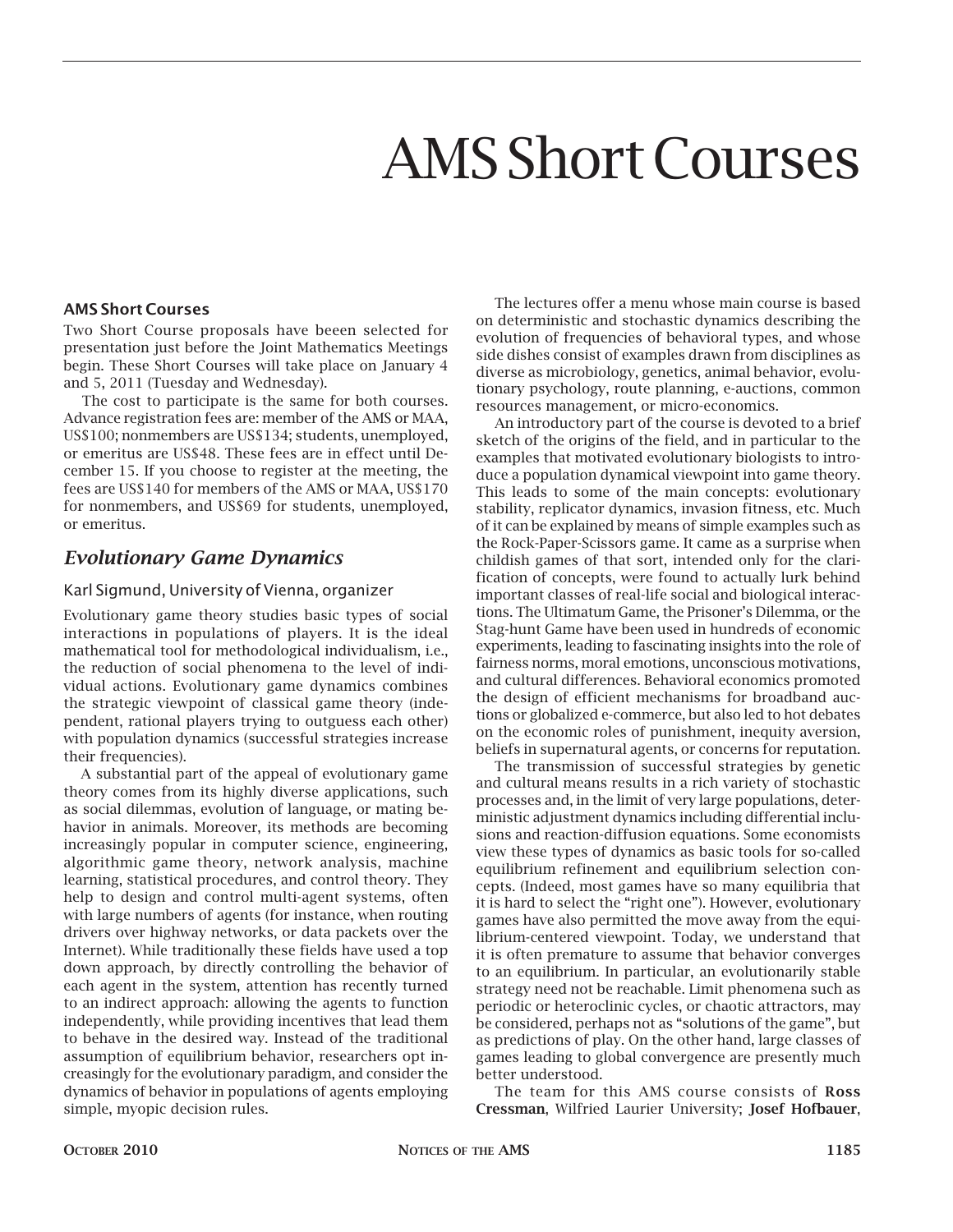University of Vienna; **Sabin Lessard**, Université de Montréal; **Bill Sandholm**, University of Wisconsin, **Karl Sigmund**, University of Vienna; and **Sylvain Sorin**, Université Pierre et Marie Curie, Paris. These speakers have substantially contributed to the field. They will provide a thoroughly up-to-date introduction to evolutionary games for mathematicians interested in the bottom-up analysis of social behavior.

#### **Relevant Literature**

Cressman, R., *Evolutionary Dynamics and Extensive Form Games*, MIT Press, Cambridge, MA, 2003.

HOFBAUER, J. and SIGMUND, K., Evolutionary game dynamics, *Bull. AMS* **40** (2003), 479–519.

LESSARD, S. and LADRET, V., The probability of fixation of a single mutant in an exchangeable selection model, *Journal of Math Biology* **54** (2007), 721–744.

SANDHOLM, W. H., *Population Games and Evolutionary Dynamics*, Harvard, MIT Press, 2010.

Sigmund, K., *The Calculus of Selfishness*, Princeton University Press, 2010.

SORIN, S.; VIOSSAT, Y.; and HOFBAUER, J.: Time average replicator and best reply dynamics, *Math. Operations Research* **34** (2009), 263–269

## *Computational Topology*

Afra Zomorodian, Dartmouth College, organizer

## **Introduction**

The area of computational topology developed in response to topological impediments emerging from within geometric problems, such as reconstructing watertight surfaces in computer graphics. Topological problems, however, arise naturally in many areas of inquiry. In robotics, for instance, we need to capture the connectivity of the configuration space of a robot in order to plan optimal trajectories. In computational structural biology, optimal trajectories within the conformation space of a protein define its folding path. More recently, topological data analysis has emerged as a new paradigm for robust analysis of noisy, high-dimensional, heterogeneous, sampled data.

Like topology, computational topology is a large and diverse area. The aim of this short course is to introduce the audience to recent theoretical as well as practical developments of this field, starting with a theoretical grounding in algebraic topology and ending with analysis of real world data using fast software. Topics covered in the course may include:

1. Review of algebraic topology invariants, such as homotopy, homology, and the Euler characteristic, with an emphasis on algorithms and computation.

2. Theory for robust computation of features of spaces, such as persistent homology, multidimensional persistence

3. Data Structures for representing the underlying topology of sampled data, such as the witness complex.

4. Algorithms for computing robust invariants of spaces efficiently, such the persistence algorithm.

5. Software for analyzing sampled data, such as JPlex, mapper, and eucharis.

6. Applications of computational topology to real world data, such as in computer vision, biophysics, and sensor networks.

## **Lectures**

We have the following confirmed speakers with preliminary titles and abstracts for their talks.

#### *Topological Data Analysis*

**Gunnar Carlsson**, Stanford University

Carlsson will talk about the general philosophy of topological data analysis, that one needs methods which are in some way robust to changes in metrics and to noise. He will describe various aspects of ordinary topology, specifically homology, diagrams, and mapping, and how they play out in the data analytics/statistical world. Carlsson will demonstrate software such as JPlex, mapper, and zigzags on real world data, such as image processing, protein folding, gene expression, and possibly climate data.

#### *Planning with Uncertainty*

**Michael Erdmann**, Carnegie Mellon University

Erdmann uses methods from combinatorial topology to create uncertainty-tolerant strategies for accomplishing robotic tasks. A key theorem shows that such a task has a guaranteed solution if and only if a certain simplicial complex associated with the task is homotopic to a sphere of a certain dimension. This special result leads to a general graph controllability theorem characterizing the ability of a system to achieve any goal despite control uncertainty, again in terms of the existence of a certain sphere. These theorems lead to algorithms, all of which have been implemented.

#### *Optimal Generators*

**Jeff Erickson**, University of Illinois at Urbana-Champaign Many applications of computational topology arise from geometric problems, such as topological simplification of three-dimensional surface models in computer graphics. For these applications, we require geometric descriptions of topological features, based on various geometric measures, such as shortest homology cycles. Erickson will discuss recent results from computational geometry for computing such descriptions, including recent results on homology flows and cohomology cuts of surfaceembedded graphs.